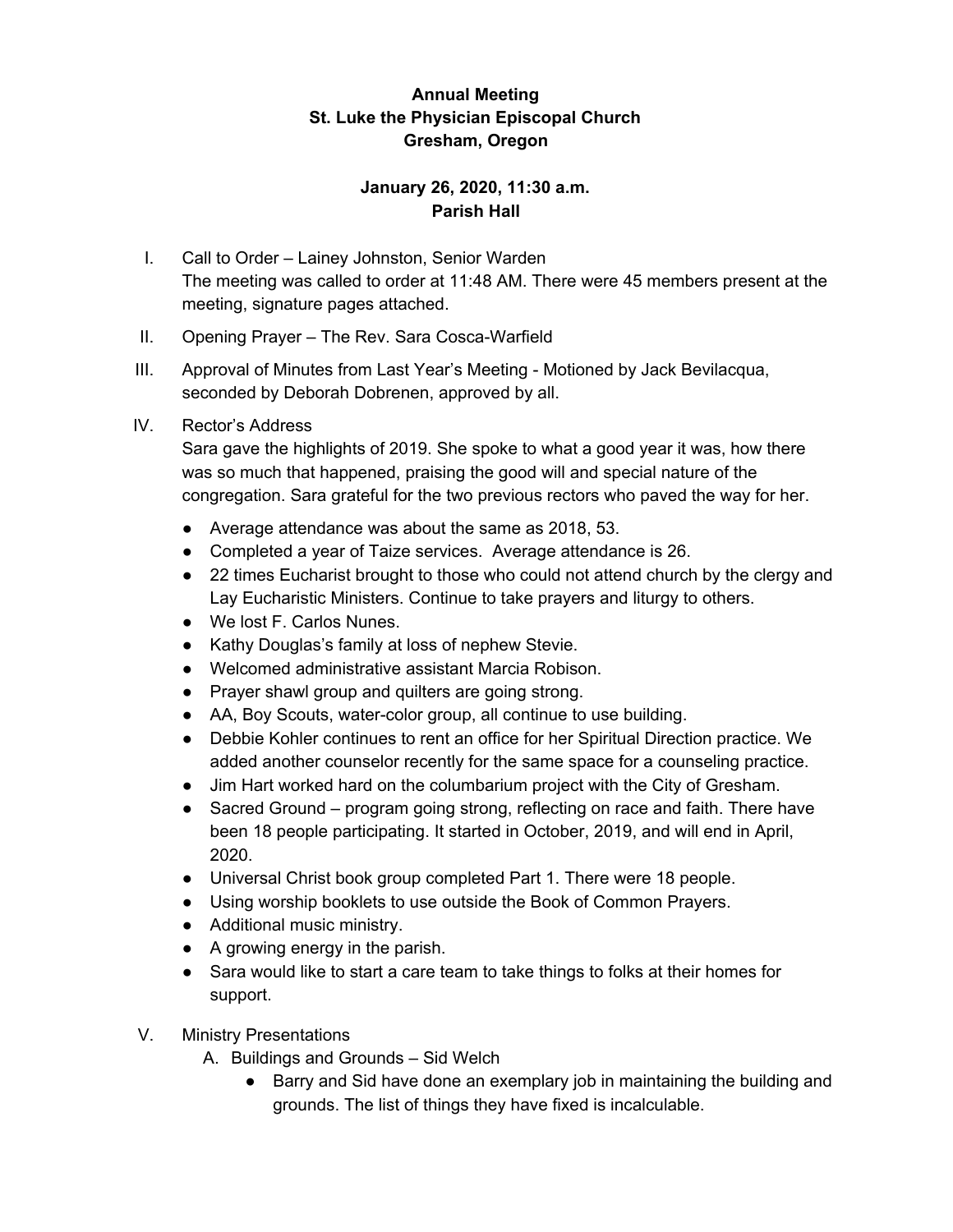- Sid said many members stepped up to help.
- Moss removed from roof, roof
- Gutters, building, exterior was pressured washed
- Sign installed
- Worship space made more accessible
- Electric door repaired
- New blinds in Birch Room
- Columbarium installation of water main check valves, repaired water leak. (Thank you Jim Hart)
- Due for annual furnace inspection
- Would like lights on sign
- Garden area work
- Exterior doors cleaned and repaired
- B. Welcome/Inreach Joan King
	- Thanked those who helped out.
	- Welcome Book was prepared and offered.
	- Welcoming Sara was the highlight of the year.

#### Outreach – Deborah Dobrenen

- My Father's House we got money to buy 120 Christmas stockings and gift cards – serves homeless families to transition to more productive lives.
- Gift cards for church employees
- Upcoming tour of My Fathers House is offered.
- Zaraphath getting back into supporting them better. Want to take a team there to see what they do.
- Deb asked if there was anyone who would like to help her with Outreach let her know.
- Lainey mentioned Linda Simmons her Kenyan program was well supported by people in the church. Donations allowed her to take sewing supplies, buy sewing machines, etc. She wants to have a coffee hour one evening to see slides.
- C. The Ark Children's Ministry Kathy Terry
	- Raven Herrington presented.
	- Three Sundays in the month, one Sunday the children contribute to Sunday service.
	- Making children more welcome and provide them with activities and support.
	- Want to redo the room.
	- Christian will be leading a youth group.
	- Stewardship The Rev. Sara Cosca-Warfied
	- Pledges were well exceeded.
	- Roberta was so instrumental in helping Sara get situated and settled, thank you.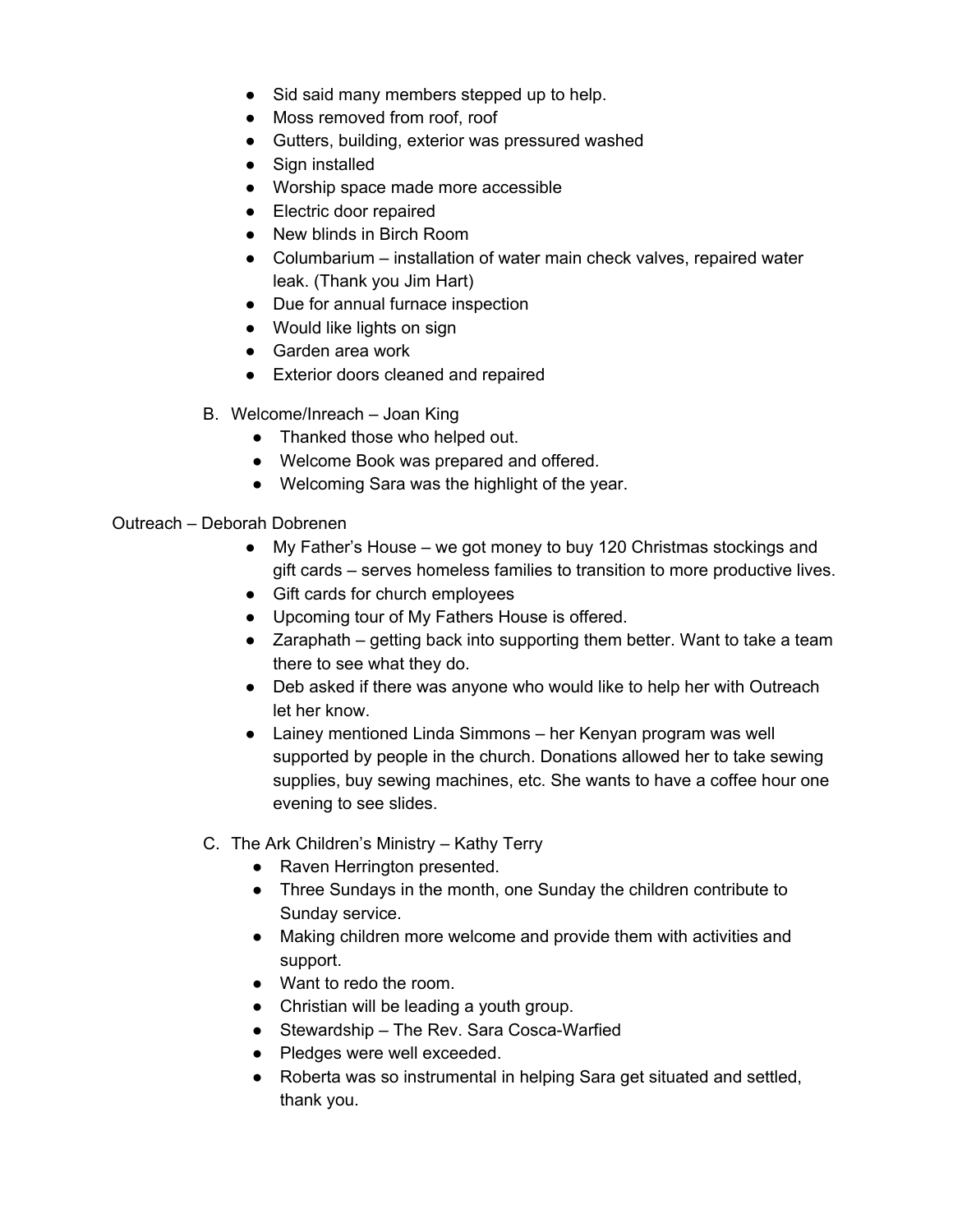- Thank you to Lainey for stepping up into the Senior Warden position.
- VI. Financial Report Marcy Welch
	- A. Final 2019 Report
	- B. Presentation of 2020 Budget
		- Income and Expenses, attached.
		- Pledges \$103,000 from \$61,000 in 2018
		- Value of pledges have increased.
		- Building Use Fees are stable.
		- Last year there were many unexpected operation requirements.
		- Insurances
		- Donor Base software program will be purchased.
		- Facilities janitorial and maintenance have gone up.
		- Clergy expenses increased
		- DPA Diocese Program Assessment- lower than prior year
		- This year we had to take out less money for expenses from savings than we had been doing.
		- Feel confidence and comfortable going into 2020.
- VII. Delegates to the Diocesan Convention
	- A. Report on 2019 Convention Barry Brandt, Current Delegate
	- B. Election of New Delegates
		- Candidates: Sandy Stumpf (Voting Delegate), Dennis Pilgrim (Alternate Delegate)
		- Voted on all candidates at once: Motioned by David Kirkpatrick. Seconded by Debbie Kohler. Congregation voted to elect the slate of candidates.

## VIII. Vestry

- A. Thank you to outgoing Vestry members
	- Barry Brandt
	- Joan King
- B. Election of New Vestry Members
	- Candidates: Raven Herrington, Ginger McIntyre, Linda Meade, Marcy Ross
	- This is an increase in vestry members from eight to ten.
	- Voted on all candidates at once: Linda Simmons motioned to accept these new vestry members, Roberta Peterson seconded. Congregation voted to elect the slate of candidates.
- IX. Closing Prayer The Rev. Laurel Hart
- X. Adjourned.

Submitted by Cynthia Markum, Clerk of the Vestry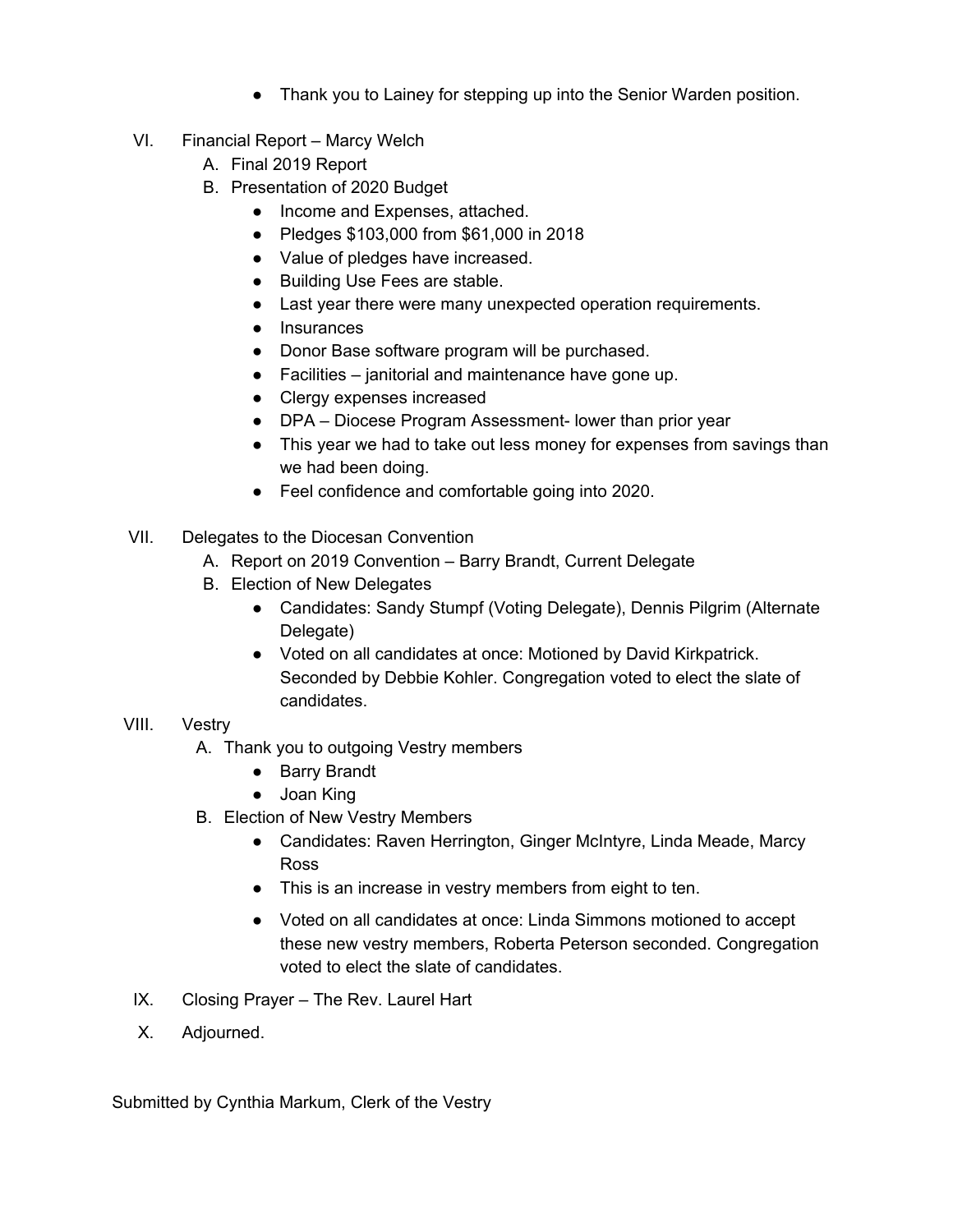#### St. Luke's Episcopal Church **Pledge & Budget Summary**

|                         | 2020    | 2019 |        | 2018        |  |        |             |
|-------------------------|---------|------|--------|-------------|--|--------|-------------|
|                         |         |      |        | % of actual |  |        | % of actual |
| <b>Total Pledge</b>     | 103,344 |      | 77,140 | 89%         |  | 61,515 | 77%         |
| # pledges               | 47      |      | 38     |             |  | 31     |             |
| Ave month               | 8,612   |      | 6,428  |             |  | 5,126  |             |
| Ave month per pledge    | 183     |      | 169    |             |  | 165    |             |
| Average Monthly Income  | 10,458  |      |        |             |  |        |             |
| Average Monthly Expense | 11,157  |      |        |             |  |        |             |
| Monthly gap             | (698)   |      |        |             |  |        |             |

|                                             | Preliminary | Actual                             |              |         |               |              |             |         |
|---------------------------------------------|-------------|------------------------------------|--------------|---------|---------------|--------------|-------------|---------|
|                                             | Budget 2020 | <b>Full Yr 2019</b><br>Budget 2019 |              |         | 2018 Activity |              | Budget 2017 |         |
| <b>Plate Donations</b>                      | 13,200      | 14,197                             | $\mathsf{S}$ | 11,000  | Ś             | 19,639       | Ś           | 12,000  |
| <b>Pledge Donations</b>                     | 103,300     | 68,857                             |              | 77,140  |               | 47,645       |             | 51,342  |
| Other donations & designated                | 600         | 14,883                             |              | 200     |               | 1,817        |             | 2,600   |
| <b>Building Use Fees</b>                    | 8,400       | 8,382                              |              | 9,000   |               | 9,396        |             | 12,800  |
| Interest Earned on Investments              |             | 11,352                             |              |         |               |              |             |         |
| <b>Transfer from Investment</b>             |             | 22,000                             |              | 17,730  |               | 15,000       |             | 2,500   |
| <b>Total Revenue</b>                        | 125,500     | 139,671                            | s            | 115,070 |               | 93,497       | \$          | 81,242  |
| <b>Total General Operations</b>             | 12,768      | 13,342                             |              | 10,393  |               | 13,182       |             | 7,625   |
| <b>Total Facilities</b>                     | 21,786      | 27,302                             |              | 16,390  |               | 16,210       |             | 11,288  |
| <b>Total Clergy Expenses</b>                | 66,237      | 59,658                             |              | 55,760  |               | 30,264       |             | 22,450  |
| <b>Total Staff Salary Expenses</b>          | 13,709      | 11,784                             |              | 12,600  |               | 10,173       |             | 16,260  |
| <b>Total Other Staff Expenses</b>           | 1,307       | 1,562                              |              | 400     |               | 1,754        |             | 1,300   |
| <b>Total Program Expenses</b>               | 4,121       | 1,560                              |              | 1,988   |               | 1,166        |             | 1,500   |
| <b>Total DPA Expenses</b>                   | 11,950      | 13,354                             |              | 14,568  |               | 20,726       |             | 19,528  |
| <b>Total Convention &amp; Other Expense</b> | 1,200       | 1,445                              |              | 1,000   |               | (677)        |             |         |
| <b>Total Springwater Studio</b>             | $\sim$      | (17)                               |              |         |               | 240          |             | 8,000   |
| <b>Total Labyrinth Expense</b>              | $\alpha$    |                                    |              | 1,800   |               | 1,840        |             | 1,000   |
| <b>Total Other Outreach Expense</b>         | 800         | 948                                |              | 171     |               | 27           |             |         |
| <b>Total Expenditures</b>                   | 133,878     | 130,937                            | Ŝ            | 115,070 |               | 94,906       | \$          | 88,951  |
| <b>Net Income</b>                           | (8, 378)    | 8,733                              |              | (0)     |               | $(1,409)$ \$ |             | (7,709) |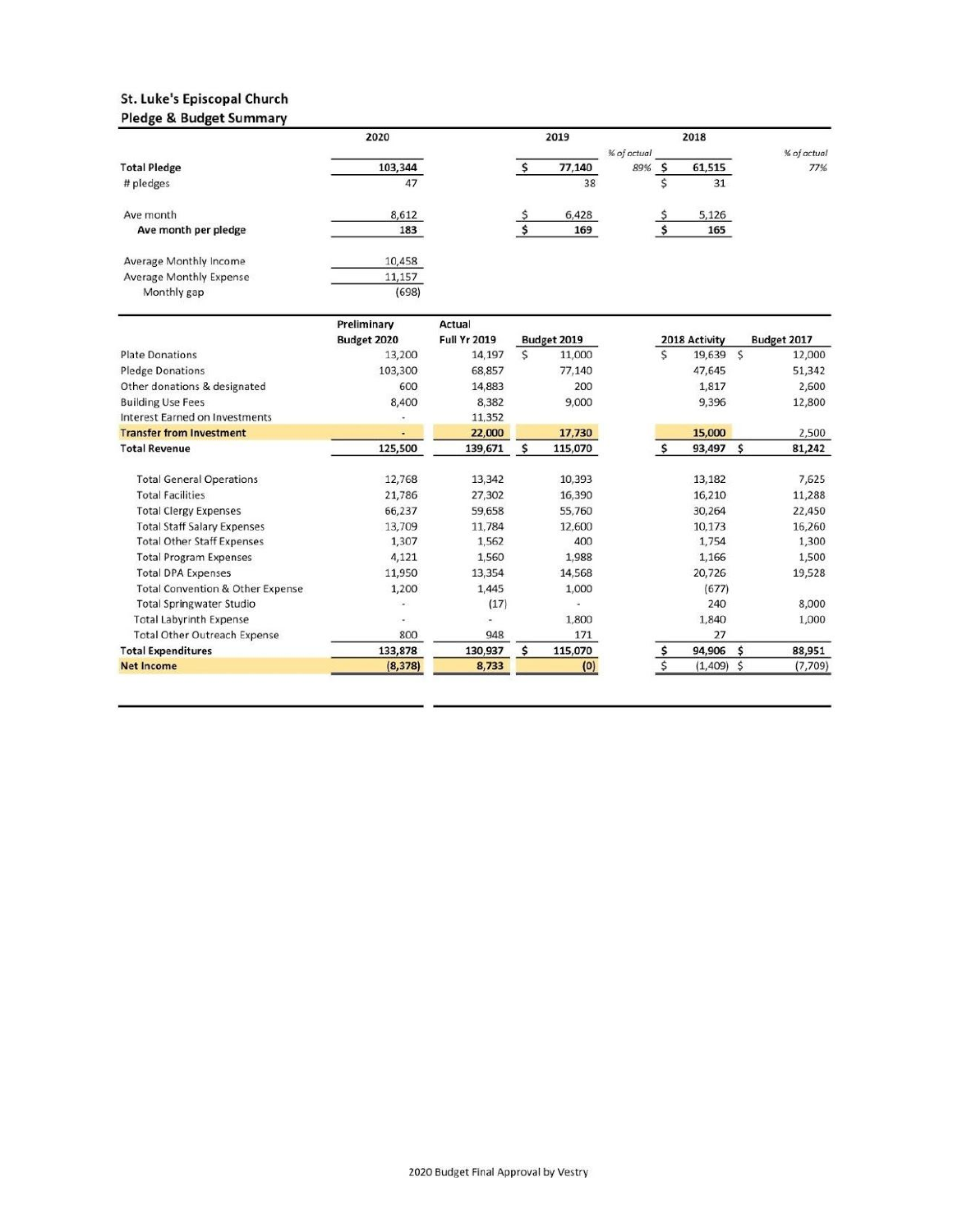# **Candidates for Vestry**

#### **Raven Herrington**

I'm a wife and mother, and have been living in Oregon for a year and a half with my family. I am a part of St. Luke's because I am drawn to the deep connections and life-giving ministry that is the foundation of our congregation. I am currently involved in The Ark, leading Sunday school and helping with the new youth group that is starting. I am also very thankful to be taking the Sacred Ground, Centering prayer, and Universal Christ classes. I want to be on the vestry because I want to serve our congregation further and help move the vision of this church, that I believe so strongly in, as much as I can!

#### **Ginger McIntyre**

When I moved to this area two years ago, one of the first things on my to-do list was to find an Episcopal Church. The minute I walked through those red doors, I knew I was home. Currently, I'm an Acolyte and a Lay Eucharist Minister. At my previous Church, my ministries included Altar Guild, usher, and reader. I also helped in the nursery and with VBS, served on the Vestry and was a member of the Daughters of the King. I know that being on the Vestry will help with my personal growth and I hope to have something to offer toward the growth of St. Luke's.

#### **Linda Meade**

I was asked to run for vestry so here I am! My husband Robert and I got married here at St. Luke's on March 7th, 2010. We had our premarital counseling sessions with Rev. Jennifer Creswell, the former rector here at St. Luke's. My husband was raised in the Episcopal church, I was not. But I quickly became drawn to St. Luke's. We started out slowly because church used to be at nine in the morning then was thankfully moved to ten! We started attending on a more regular basis. Both my husband and I have participated in the music ministry with Kathy Douglas over the years. I took the introduction to the Episcopal faith from Deacon Maureen a few years back. I learned a lot from that class. I was confirmed by Bishop Michael in February of 2016. This fall I took up knitting again and joined the Prayer Shawl ministry. I am now knitting my second prayer shawl. What a wonderful ministry and a great group of ladies to spend time with each month! After ten years of attendance here at St. Luke's it is time for me to step up to the plate and serve on a more regular basis.

#### **Marcy Ross**

I am part of St. Luke's because I love the spiritual presence in the church—but really it's the oneness that makes it special. I've been a part of the Welcome Committee, its events and behind the scenes, and have helped with other gatherings, coffee hour, and celebrations, and have thoroughly enjoyed Spiritual Reflection and the Richard Rohr series. I want to serve on the Vestry because I am looking forward to welcoming new people and building relationships, while adding to the prosperity of St. Luke's. My support system has been key to finding meaning and purpose in my work, a sense of value from my church family, and more joy with family.